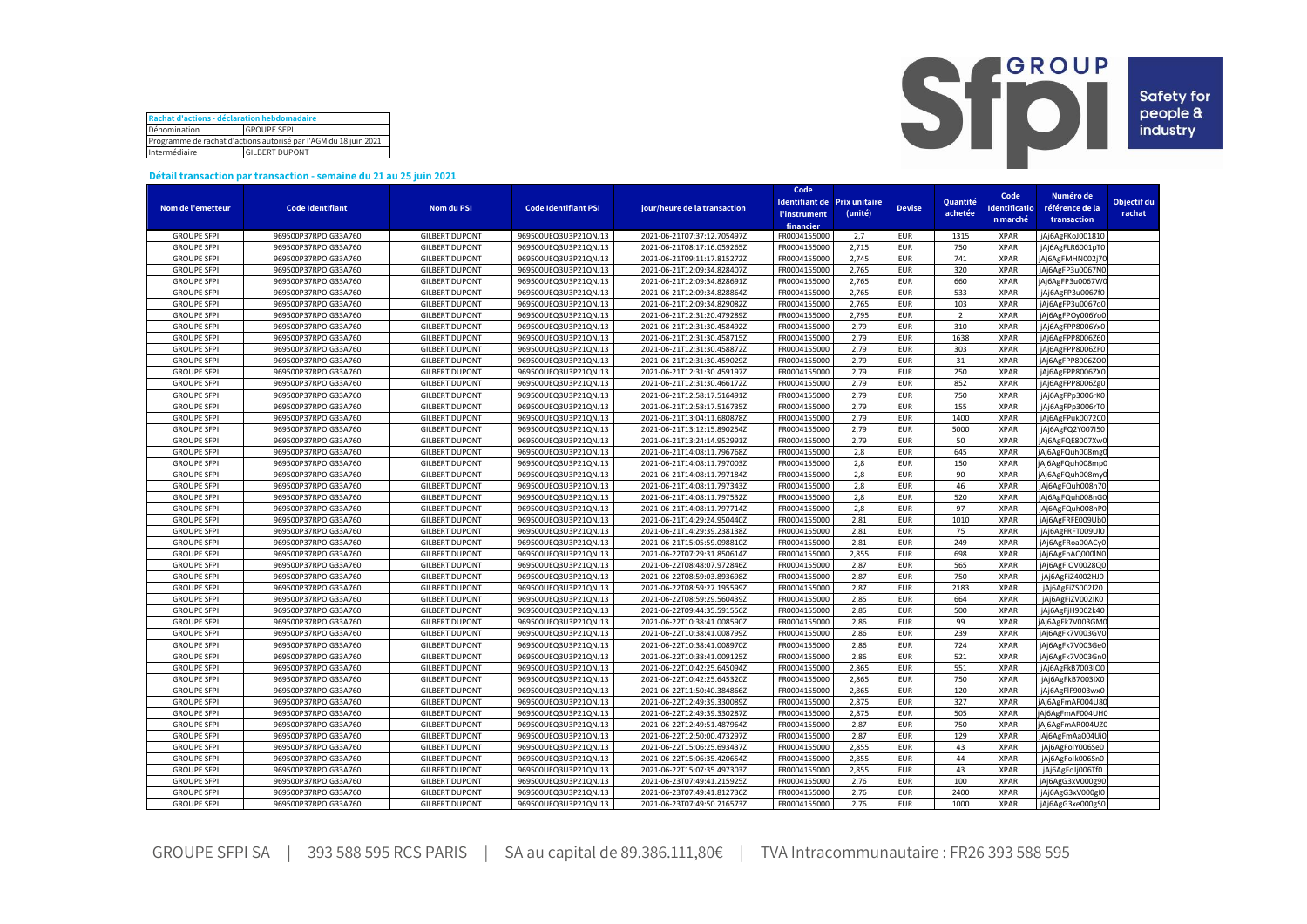|                                          |                                              |                                                |                                              |                                                            |                              |                |                          |                 |                            | GROUP                                | <b>Safety for</b> |
|------------------------------------------|----------------------------------------------|------------------------------------------------|----------------------------------------------|------------------------------------------------------------|------------------------------|----------------|--------------------------|-----------------|----------------------------|--------------------------------------|-------------------|
|                                          |                                              |                                                |                                              |                                                            |                              |                |                          |                 |                            |                                      | people &          |
| <b>GROUPE SFPI</b>                       | 969500P37RPOIG33A760                         | <b>GILBERT DUPONT</b>                          | 969500UEQ3U3P21QNJ13                         | 2021-06-23T07:49:50.289951Z                                | FR0004155000                 | 2,76           | <b>EUR</b>               | 160             | <b>XPAR</b>                | jAj6AgG3:<br>e000e                   |                   |
| <b>GROUPE SFPI</b>                       | 969500P37RPOIG33A760                         | <b>GILBERT DUPONT</b>                          | 969500UEQ3U3P21QNJ13                         | 2021-06-23T07:50:23.349671Z                                | FR0004155000                 | 2,76           | <b>EUR</b>               | 200             | <b>XPAR</b>                | الهنمن<br><b>A000</b>                | <b>industry</b>   |
| <b>GROUPE SFPI</b><br><b>GROUPE SFPI</b> | 969500P37RPOIG33A760<br>969500P37RPOIG33A760 | <b>GILBERT DUPONT</b><br><b>GILBERT DUPONT</b> | 969500UEQ3U3P21QNJ13<br>969500UEQ3U3P21QNJ13 | 2021-06-23T07:59:27.732349Z<br>2021-06-23T07:59:50.032893Z | FR0004155000<br>FR0004155000 | 2,76<br>2,76   | <b>EUR</b><br><b>EUR</b> | 45<br>1095      | <b>XPA</b><br><b>XPAR</b>  | G46w00<br>jAj6AgG47I000kR0           |                   |
| <b>GROUPE SFPI</b>                       | 969500P37RPOIG33A760                         | <b>GILBERT DUPONT</b>                          | 969500UEQ3U3P21QNJ13                         | 2021-06-23T08:00:05.888631Z                                | FR0004155000                 | 2,76           | <b>EUR</b>               | 1000            | <b>XPAR</b>                | jAj6AgG47Z000kx0                     |                   |
| <b>GROUPE SFPI</b>                       | 969500P37RPOIG33A760                         | <b>GILBERT DUPONT</b>                          | 969500UEQ3U3P21QNJ13                         | 2021-06-23T08:00:05.897341Z                                | FR0004155000                 | 2,76           | EUR                      | 155             | <b>XPAR</b>                | jAj6AgG47Z000l60                     |                   |
| <b>GROUPE SFPI</b>                       | 969500P37RPOIG33A760                         | <b>GILBERT DUPONT</b>                          | 969500UEQ3U3P21QNJ13                         | 2021-06-23T08:24:39.079955Z                                | FR0004155000                 | 2,765          | <b>EUR</b>               | 654             | <b>XPAR</b>                | jAj6AgG4VL001BT(                     |                   |
| <b>GROUPE SFPI</b>                       | 969500P37RPOIG33A760                         | <b>GILBERT DUPONT</b>                          | 969500UEQ3U3P21QNJ13                         | 2021-06-23T08:24:39.080191Z                                | FR0004155000                 | 2,765          | <b>EUR</b>               | 145             | <b>XPAR</b>                | jAj6AgG4VL001Bc0                     |                   |
| <b>GROUPE SFPI</b>                       | 969500P37RPOIG33A760                         | <b>GILBERT DUPONT</b>                          | 969500UEQ3U3P21QNJ13                         | 2021-06-23T08:24:39.087818Z                                | FR0004155000                 | 2,765          | <b>EUR</b>               | 76              | <b>XPAR</b>                | jAj6AgG4VL001Bl0                     |                   |
| <b>GROUPE SFPI</b>                       | 969500P37RPOIG33A760                         | <b>GILBERT DUPONT</b>                          | 969500UEQ3U3P21QNJ13                         | 2021-06-23T09:19:50.296216Z                                | FR0004155000                 | 2,77           | <b>EUR</b>               | 47              | <b>XPAR</b>                | Aj6AgG5Mk001nm0                      |                   |
| <b>GROUPE SFPI</b><br><b>GROUPE SFPI</b> | 969500P37RPOIG33A760<br>969500P37RPOIG33A760 | <b>GILBERT DUPONT</b><br><b>GILBERT DUPONT</b> | 969500UEQ3U3P21QNJ13<br>969500UEQ3U3P21QNJ13 | 2021-06-23T10:56:47.909434Z<br>2021-06-23T10:56:47.911738Z | FR0004155000<br>FR0004155000 | 2,77<br>2,77   | EUR<br><b>EUR</b>        | 924<br>112      | <b>XPAR</b><br><b>XPAR</b> | jAj6AgG6sY002Xs0<br>jAj6AgG6sY002Y10 |                   |
| <b>GROUPE SFPI</b>                       | 969500P37RPOIG33A760                         | <b>GILBERT DUPONT</b>                          | 969500UEQ3U3P21QNJ13                         | 2021-06-23T13:02:03.697931Z                                | FR0004155000                 | 2,77           | <b>EUR</b>               | 888             | <b>XPAR</b>                | jAj6AgG8pl003Im0                     |                   |
| <b>GROUPE SFPI</b>                       | 969500P37RPOIG33A760                         | <b>GILBERT DUPONT</b>                          | 969500UEQ3U3P21QNJ13                         | 2021-06-23T13:02:23.912223Z                                | FR0004155000                 | 2,77           | <b>EUR</b>               | 493             | <b>XPAR</b>                | jAj6AgG8q6003KtC                     |                   |
| <b>GROUPE SFPI</b>                       | 969500P37RPOIG33A760                         | <b>GILBERT DUPONT</b>                          | 969500UEQ3U3P21QNJ13                         | 2021-06-23T13:44:42.787404Z                                | FR0004155000                 | 2,77           | <b>EUR</b>               | 507             | <b>XPAR</b>                | jAj6AgG9V4003XPC                     |                   |
| <b>GROUPE SFPI</b>                       | 969500P37RPOIG33A760                         | <b>GILBERT DUPONT</b>                          | 969500UEQ3U3P21QNJ13                         | 2021-06-23T13:44:42.787809Z                                | FR0004155000                 | 2,77           | <b>EUR</b>               | 1154            | <b>XPAR</b>                | jAj6AgG9V4003XY0                     |                   |
| <b>GROUPE SFPI</b>                       | 969500P37RPOIG33A760                         | <b>GILBERT DUPONT</b>                          | 969500UEQ3U3P21QNJ13                         | 2021-06-23T13:44:42.848959Z                                | FR0004155000                 | 2.76           | <b>EUR</b>               | 1345            | <b>XPAR</b>                | jAj6AgG9V4003Xh0                     |                   |
| <b>GROUPE SFPI</b>                       | 969500P37RPOIG33A760                         | <b>GILBERT DUPONT</b>                          | 969500UEQ3U3P21QNJ13                         | 2021-06-23T13:44:42.880180Z                                | FR0004155000                 | 2,75           | <b>EUR</b>               | 2500            | <b>XPAR</b>                | jAj6AgG9V4003Xq0                     |                   |
| <b>GROUPE SFPI</b><br><b>GROUPE SFPI</b> | 969500P37RPOIG33A760<br>969500P37RPOIG33A760 | <b>GILBERT DUPONT</b><br><b>GILBERT DUPONT</b> | 969500UEQ3U3P21QNJ13<br>969500UEQ3U3P21QNJ13 | 2021-06-23T14:26:40.170420Z<br>2021-06-23T14:26:40.170638Z | FR0004155000<br>FR0004155000 | 2,715<br>2,715 | <b>EUR</b><br>EUR        | 1000<br>532     | <b>XPAR</b><br><b>XPAR</b> | jAj6AgGA9g00483<br>jAj6AgGA9g0048CC  |                   |
| <b>GROUPE SFPI</b>                       | 969500P37RPOIG33A760                         | <b>GILBERT DUPONT</b>                          | 969500UEQ3U3P21QNJ13                         | 2021-06-23T14:26:40.170797Z                                | FR0004155000                 | 2,715          | <b>EUR</b>               | 665             | <b>XPAR</b>                | jAj6AgGA9g0048L0                     |                   |
| <b>GROUPE SFPI</b>                       | 969500P37RPOIG33A760                         | <b>GILBERT DUPONT</b>                          | 969500UEQ3U3P21QNJ13                         | 2021-06-23T14:26:40.170997Z                                | FR0004155000                 | 2,715          | EUR                      | 98              | <b>XPAR</b>                | jAj6AgGA9g0048UC                     |                   |
| <b>GROUPE SFPI</b>                       | 969500P37RPOIG33A760                         | <b>GILBERT DUPONT</b>                          | 969500UEQ3U3P21QNJ13                         | 2021-06-23T15:07:06.822290Z                                | FR0004155000                 | 2,73           | <b>EUR</b>               | 980             | <b>XPAR</b>                | Aj6AgGAmo004dL0                      |                   |
| <b>GROUPE SFPI</b>                       | 969500P37RPOIG33A760                         | <b>GILBERT DUPONT</b>                          | 969500UEQ3U3P21QNJ13                         | 2021-06-23T15:07:06.822478Z                                | FR0004155000                 | 2,73           | <b>EUR</b>               | 138             | <b>XPAR</b>                | Aj6AgGAmo004dU0                      |                   |
| <b>GROUPE SFPI</b>                       | 969500P37RPOIG33A760                         | <b>GILBERT DUPONT</b>                          | 969500UEQ3U3P21QNJ13                         | 2021-06-24T07:17:55.411577Z                                | FR0004155000                 | 2.65           | <b>EUR</b>               | 3556            | <b>XPAR</b>                | Aj6AgGPwJ000QO0                      |                   |
| <b>GROUPE SFPI</b>                       | 969500P37RPOIG33A760                         | <b>GILBERT DUPONT</b>                          | 969500UEQ3U3P21QNJ13                         | 2021-06-24T07:25:07.814175Z                                | FR0004155000                 | 2,665          | <b>EUR</b>               | 2000            | <b>XPAR</b>                | jAj6AgGQ3H000VS0                     |                   |
| <b>GROUPE SFPI</b><br><b>GROUPE SFPI</b> | 969500P37RPOIG33A760<br>969500P37RPOIG33A760 | <b>GILBERT DUPONT</b><br><b>GILBERT DUPONT</b> | 969500UEQ3U3P21QNJ13<br>969500UEQ3U3P21QNJ13 | 2021-06-24T07:49:47.019279Z<br>2021-06-24T07:58:06.757132Z | FR0004155000<br>FR0004155000 | 2,65<br>2,65   | <b>EUR</b><br><b>EUR</b> | 200<br>300      | <b>XPAR</b><br><b>XPAR</b> | jAj6AgGQR8000eP0<br>Aj6AgGQZA000hm0  |                   |
| <b>GROUPE SFPI</b>                       | 969500P37RPOIG33A760                         | <b>GILBERT DUPONT</b>                          | 969500UEQ3U3P21QNJ13                         | 2021-06-24T07:58:06.757448Z                                | FR0004155000                 | 2,65           | <b>EUR</b>               | 160             | <b>XPAR</b>                | jAj6AgGQZA000hv0                     |                   |
| <b>GROUPE SFPI</b>                       | 969500P37RPOIG33A760                         | <b>GILBERT DUPONT</b>                          | 969500UEQ3U3P21QNJ13                         | 2021-06-24T08:14:01.081310Z                                | FR0004155000                 | 2,67           | <b>EUR</b>               | 100             | <b>XPAR</b>                | Aj6AgGQob000wY0                      |                   |
| <b>GROUPE SFPI</b>                       | 969500P37RPOIG33A760                         | <b>GILBERT DUPONT</b>                          | 969500UEQ3U3P21QNJ13                         | 2021-06-24T08:14:01.081630Z                                | FR0004155000                 | 2,67           | <b>EUR</b>               | 262             | <b>XPAR</b>                | Aj6AgGQob000wh0                      |                   |
| <b>GROUPE SFPI</b>                       | 969500P37RPOIG33A760                         | <b>GILBERT DUPONT</b>                          | 969500UEQ3U3P21QNJ13                         | 2021-06-24T08:14:01.081753Z                                | FR0004155000                 | 2,67           | <b>EUR</b>               | 100             | <b>XPAR</b>                | Aj6AgGQob000wq0                      |                   |
| <b>GROUPE SFPI</b>                       | 969500P37RPOIG33A760                         | <b>GILBERT DUPONT</b>                          | 969500UEQ3U3P21QNJ13                         | 2021-06-24T08:14:01.347390Z                                | FR0004155000                 | 2,67           | <b>EUR</b>               | 322             | <b>XPAR</b>                | Aj6AgGQob000wz0                      |                   |
| <b>GROUPE SFPI</b>                       | 969500P37RPOIG33A760                         | <b>GILBERT DUPONT</b>                          | 969500UEQ3U3P21QNJ13                         | 2021-06-24T08:17:28.576660Z                                | FR0004155000                 | 2,67           | EUR                      | 50              | <b>XPAR</b>                | jAj6AgGQrw000yK0                     |                   |
| <b>GROUPE SFPI</b><br><b>GROUPE SFPI</b> | 969500P37RPOIG33A760<br>969500P37RPOIG33A760 | <b>GILBERT DUPONT</b><br><b>GILBERT DUPONT</b> | 969500UEQ3U3P21QNJ13<br>969500UEQ3U3P21QNJ13 | 2021-06-24T08:30:19.613195Z<br>2021-06-24T08:30:19.613467Z | FR0004155000<br>FR0004155000 | 2,67<br>2,67   | <b>EUR</b><br><b>EUR</b> | 450<br>85       | <b>XPAR</b><br><b>XPAR</b> | jAj6AgGR4M0012N0<br>Aj6AgGR4M0012W0  |                   |
| <b>GROUPE SFPI</b>                       | 969500P37RPOIG33A760                         | <b>GILBERT DUPONT</b>                          | 969500UEQ3U3P21QNJ13                         | 2021-06-24T08:50:39.504269Z                                | FR0004155000                 | 2,67           | <b>EUR</b>               | 500             | <b>XPAR</b>                | jAj6AgGRO1001B60                     |                   |
| <b>GROUPE SFPI</b>                       | 969500P37RPOIG33A760                         | <b>GILBERT DUPONT</b>                          | 969500UEQ3U3P21QNJ13                         | 2021-06-24T10:16:41.806536Z                                | FR0004155000                 | 2,69           | <b>EUR</b>               | 125             | <b>XPAR</b>                | jAj6AgGSjG0029M0                     |                   |
| <b>GROUPE SFPI</b>                       | 969500P37RPOIG33A760                         | <b>GILBERT DUPONT</b>                          | 969500UEQ3U3P21QNJ13                         | 2021-06-24T12:41:56.766124Z                                | FR0004155000                 | 2,69           | EUR                      | 375             | <b>XPAR</b>                | jAj6AgGUzr003LaC                     |                   |
| <b>GROUPE SFPI</b>                       | 969500P37RPOIG33A760                         | <b>GILBERT DUPONT</b>                          | 969500UEQ3U3P21QNJ1                          | 2021-06-24T13:07:45.360281Z                                | FR0004155000                 | 2,69           | <b>EUR</b>               | 500             | <b>XPAR</b>                | jAj6AgGVOr004CG                      |                   |
| <b>GROUPE SFPI</b>                       | 969500P37RPOIG33A760                         | <b>GILBERT DUPONT</b>                          | 969500UEQ3U3P21QNJ13                         | 2021-06-24T13:22:31.122448Z                                | FR0004155000                 | 2,69           | EUR                      | 142             | <b>XPAR</b>                | jAj6AgGVd8004SE0                     |                   |
| <b>GROUPE SFPI</b>                       | 969500P37RPOIG33A760                         | <b>GILBERT DUPONT</b><br><b>GILBERT DUPONT</b> | 969500UEQ3U3P21QNJ13                         | 2021-06-24T13:26:22.884556Z                                | FR0004155000                 | 2.69           | <b>EUR</b><br><b>EUR</b> | 67              | <b>XPAR</b><br><b>XPAR</b> | jAj6AgGVgs004ck0                     |                   |
| <b>GROUPE SFPI</b><br><b>GROUPE SFPI</b> | 969500P37RPOIG33A760<br>969500P37RPOIG33A760 | <b>GILBERT DUPONT</b>                          | 969500UEQ3U3P21QNJ13<br>969500UEQ3U3P21QNJ13 | 2021-06-24T13:59:42.373723Z<br>2021-06-24T13:59:42.374071Z | FR0004155000<br>FR0004155000 | 2,69<br>2,69   | <b>EUR</b>               | 291<br>2561     | <b>XPAR</b>                | Aj6AgGWD80062K0<br>Aj6AgGWD80062T0   |                   |
| <b>GROUPE SFPI</b>                       | 969500P37RPOIG33A760                         | <b>GILBERT DUPONT</b>                          | 969500UEQ3U3P21QNJ13                         | 2021-06-24T14:15:34.352767Z                                | FR0004155000                 | 2,685          | <b>EUR</b>               | 1000            | <b>XPAR</b>                | Aj6AgGWSU006dZ0                      |                   |
| <b>GROUPE SFPI</b>                       | 969500P37RPOIG33A760                         | <b>GILBERT DUPONT</b>                          | 969500UEQ3U3P21QNJ13                         | 2021-06-24T14:15:34.352976Z                                | FR0004155000                 | 2,685          | <b>EUR</b>               | 1787            | <b>XPAR</b>                | jAj6AgGWSU006di0                     |                   |
| <b>GROUPE SFPI</b>                       | 969500P37RPOIG33A760                         | <b>GILBERT DUPONT</b>                          | 969500UEQ3U3P21QNJ13                         | 2021-06-24T14:15:34.353123Z                                | FR0004155000                 | 2,685          | EUR                      | 72              | <b>XPAR</b>                | jAj6AgGWSU006dr0                     |                   |
| <b>GROUPE SFPI</b>                       | 969500P37RPOIG33A760                         | <b>GILBERT DUPONT</b>                          | 969500UEQ3U3P21QNJ13                         | 2021-06-24T14:30:20.684529Z                                | FR0004155000                 | 2,69           | <b>EUR</b>               | 1770            | <b>XPAR</b>                | jAj6AgGWgl0073o0                     |                   |
| <b>GROUPE SFPI</b>                       | 969500P37RPOIG33A760                         | <b>GILBERT DUPONT</b>                          | 969500UEQ3U3P21QNJ13                         | 2021-06-24T14:39:38.414647Z                                | FR0004155000                 | 2,695          | <b>EUR</b>               | $\overline{22}$ | <b>XPAR</b>                | Aj6AgGWpm007d20                      |                   |
| <b>GROUPE SFPI</b><br><b>GROUPE SFPI</b> | 969500P37RPOIG33A760<br>969500P37RPOIG33A760 | <b>GILBERT DUPONT</b><br><b>GILBERT DUPONT</b> | 969500UEQ3U3P21QNJ13<br>969500UEQ3U3P21QNJ13 | 2021-06-24T14:39:38.442817Z<br>2021-06-24T14:58:58.952751Z | FR0004155000<br>FR0004155000 | 2,695<br>2,7   | <b>EUR</b><br><b>EUR</b> | 635<br>170      | <b>XPAR</b><br><b>XPAR</b> | Aj6AgGWpm007dB0<br>jAj6AgGX8U008OZ0  |                   |
| <b>GROUPE SFPI</b>                       | 969500P37RPOIG33A760                         | <b>GILBERT DUPONT</b>                          | 969500UEQ3U3P21QNJ13                         | 2021-06-25T07:47:13.703830Z                                | FR0004155000                 | 2,71           | <b>EUR</b>               | 789             | <b>XPAR</b>                | jAj6AgGmsD000ax                      |                   |
| <b>GROUPE SFPI</b>                       | 969500P37RPOIG33A760                         | <b>GILBERT DUPONT</b>                          | 969500UEQ3U3P21QNJ13                         | 2021-06-25T07:47:13.704315Z                                | FR0004155000                 | 2,71           | <b>EUR</b>               | 119             | <b>XPAR</b>                | Aj6AgGmsD000b60                      |                   |
| <b>GROUPE SFPI</b>                       | 969500P37RPOIG33A760                         | <b>GILBERT DUPONT</b>                          | 969500UEQ3U3P21QNJ13                         | 2021-06-25T09:09:29.253840Z                                | FR0004155000                 | 2,725          | <b>EUR</b>               | 1000            | <b>XPAR</b>                | Aj6AgGo9p001DM0                      |                   |
| <b>GROUPE SFPI</b>                       | 969500P37RPOIG33A760                         | <b>GILBERT DUPONT</b>                          | 969500UEQ3U3P21QNJ13                         | 2021-06-25T09:09:29.254061Z                                | FR0004155000                 | 2,725          | EUR                      | 216             | <b>XPAR</b>                | jAj6AgGo9p001DV0                     |                   |
| <b>GROUPE SFPI</b>                       | 969500P37RPOIG33A760                         | <b>GILBERT DUPONT</b>                          | 969500UEQ3U3P21QNJ13                         | 2021-06-25T09:09:29.254227Z                                | FR0004155000                 | 2,725          | <b>EUR</b>               | 490             | <b>XPAR</b>                | jAj6AgGo9p001De0                     |                   |
| <b>GROUPE SFPI</b><br><b>GROUPE SFPI</b> | 969500P37RPOIG33A760<br>969500P37RPOIG33A760 | <b>GILBERT DUPONT</b><br><b>GILBERT DUPONT</b> | 969500UEQ3U3P21QNJ13<br>969500UEQ3U3P21QNJ13 | 2021-06-25T09:10:02.613801Z                                | FR0004155000<br>FR0004155000 | 2,73<br>2,73   | <b>EUR</b><br><b>EUR</b> | 493<br>1893     | <b>XPAR</b><br><b>XPAR</b> | Aj6AgGoAM001Dn0                      |                   |
| <b>GROUPE SFPI</b>                       | 969500P37RPOIG33A760                         | <b>GILBERT DUPONT</b>                          | 969500UEQ3U3P21QNJ13                         | 2021-06-25T09:16:13.330631Z<br>2021-06-25T09:21:07.946413Z | FR0004155000                 | 2,735          | <b>EUR</b>               | 586             | <b>XPAR</b>                | jAj6AgGoGK001FF0<br>Aj6AgGoL5001HW0  |                   |
| <b>GROUPE SFPI</b>                       | 969500P37RPOIG33A760                         | <b>GILBERT DUPONT</b>                          | 969500UEQ3U3P21QNJ13                         | 2021-06-25T09:21:07.946637Z                                | FR0004155000                 | 2,735          | <b>EUR</b>               | 450             | <b>XPAR</b>                | jAj6AgGoL5001Hf0                     |                   |
| <b>GROUPE SFPI</b>                       | 969500P37RPOIG33A760                         | <b>GILBERT DUPONT</b>                          | 969500UEQ3U3P21QNJ13                         | 2021-06-25T12:07:45.101341Z                                | FR0004155000                 | 2,76           | <b>EUR</b>               | 1456            | <b>XPAR</b>                | jAj6AgGqwL003ay0                     |                   |